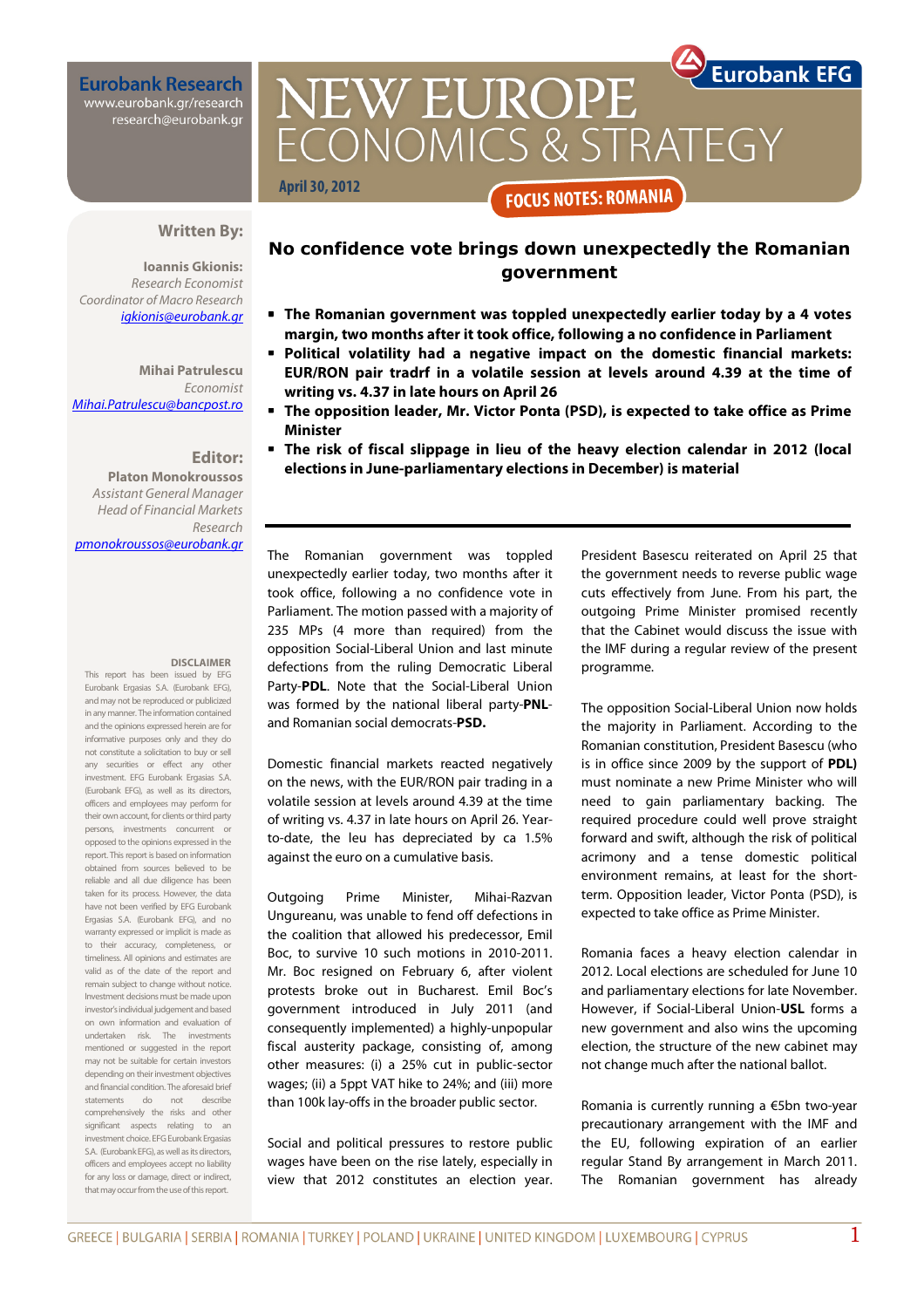

**FOCUS NOTES: ROMANIA** 

completed successfully four reviews under the present programme without making any use of the designated funds so far.

April 30, 2012

The fifth review of the current programme started on April 24 and was about to finish on May 7. The review has been postponed until the formation of a new government. Talks on a technical level will continue in the background. The leader of the social democrats-**PSD**, Mr. Victor Ponta, has expressed his support to the continuation of the IMF precautionary programme.

Romania has made visible progress in fiscal consolidation in the last couple of years, managing to reduce the general government deficit (on a cash basis) from 7.3%-of-GDP in 2009 to 4.2%-of-GDP year in a highly uncertain domestic economic environment.

Attainment of the current year's fiscal target requires tough austerity measures to remain in place. The outgoing coalition government had targeted a general government deficit of 1.9% of GDP on a cash basis (2.1% including IMF approved off-budget expenditures) in 2012. The budget execution data bring the fiscal deficit at 0.6% of GDP in Q1, in line with the full year target.

**Implications for domestic monetary policy:** The NBR will hold a regular monetary policy next week (May 2). The bank was broadly expected to cut the reference rate one more time to 5.00%. Provided that the change of government will be swift (our baseline scenario), we believe that the easing cycle will continue, with one more rate easing remaining in the cards in one of the coming policy meetings.

**Romanian economy in much better shape now than in the pre-crisis period:** Having emerged from an earlier recession, the economy expanded by 2.5% in 2011, for the first time since 2008. Our GDP forecast in 2012 stood at 1% subject to downside risks of Euroarea sovereign crisis. Inflation declined to 3.1%YoY last December, a historical low, coming in well within to the NBR's respective target range (3% +/- 1%YoY). At the same time, the current account deficit ended at 4.2% of GDP far from the unsustainable pre crisis levels.

In conclusion, we will remain watchful as these important events unfold and will keep you informed with the latest developments.